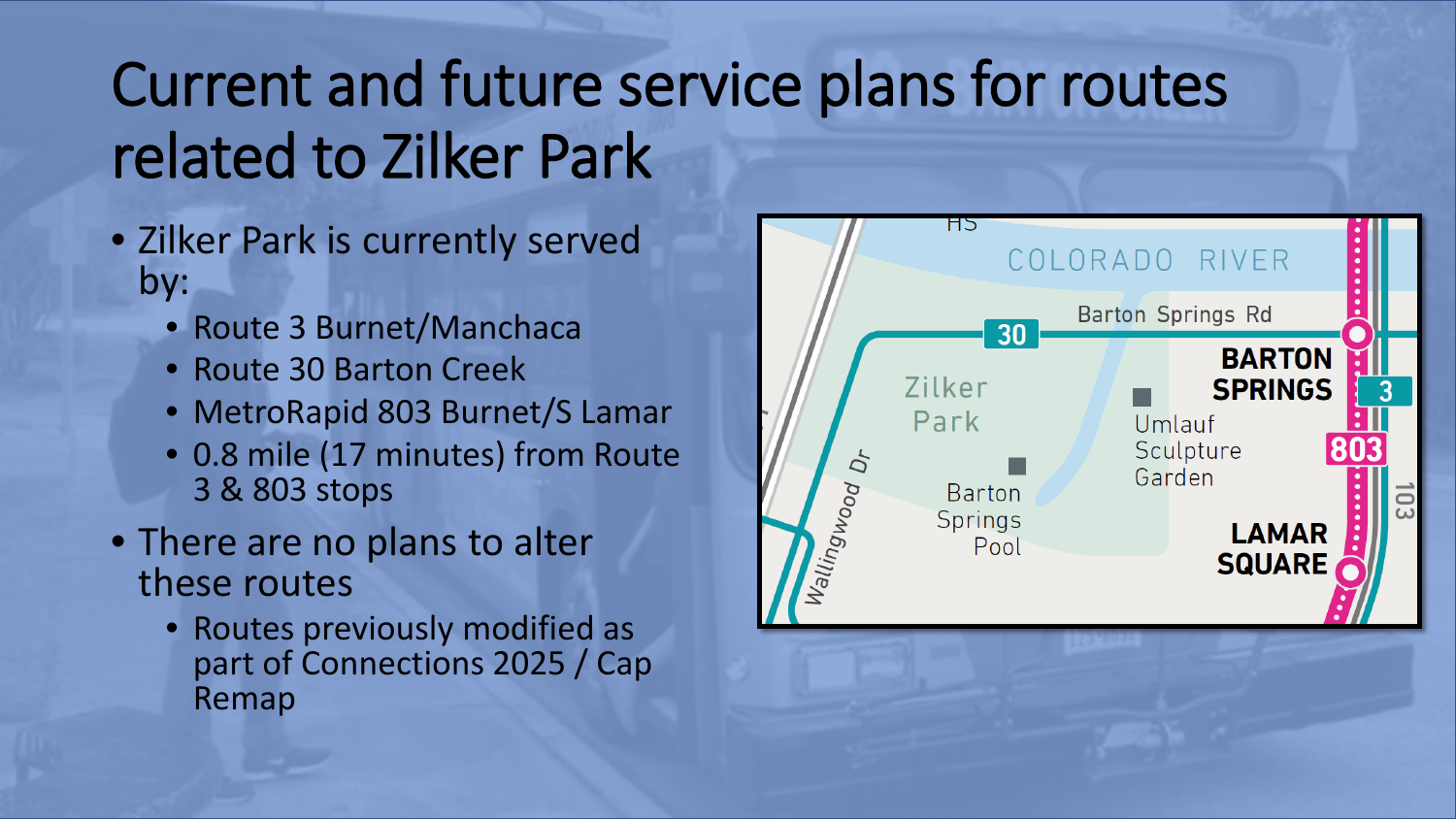## Span of Service

|                       | Mon-Wed                   | $\vert$ Thurs – Fri                                                                                 | Saturday                                            | Sunday                    |
|-----------------------|---------------------------|-----------------------------------------------------------------------------------------------------|-----------------------------------------------------|---------------------------|
| Route 3               | $5:30$ a.m. $-12:00$ a.m. | $5:30$ a.m. $-12:00$ a.m.                                                                           | $5:30$ a.m. $-12:00$ a.m. $6:30$ a.m. $-10:30$ p.m. |                           |
| Route 30              |                           | 5:30 a.m. $-$ 11:00 p.m. 5:30 a.m. $-$ 11:00 p.m. 6:30 a.m. $-$ 11:00 p.m. 6:30 a.m. $-$ 10:00 p.m. |                                                     |                           |
| <b>MetroRapid 803</b> | $5:00$ a.m. $-12:30$ a.m. | $5:00$ a.m. $-2:30$ a.m.                                                                            | $6:00$ a.m. $-2:30$ a.m.                            | $6:00$ a.m. $-11:30$ p.m. |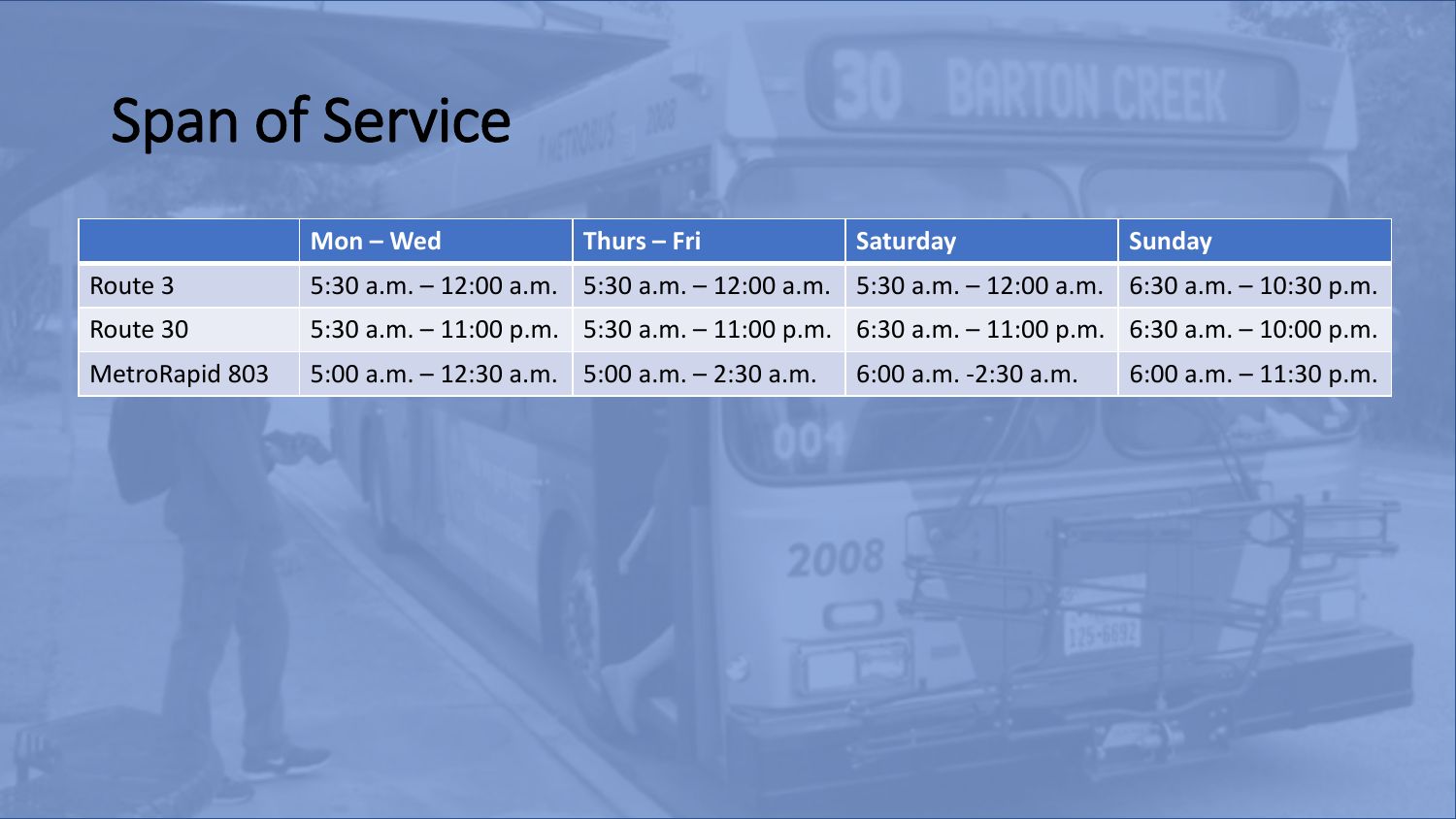#### Frequency

|                | <b>Weekday</b> |            | <b>Saturday</b> |            | <b>Sunday</b>  |            |                |
|----------------|----------------|------------|-----------------|------------|----------------|------------|----------------|
|                | <b>Peak</b>    | <b>Day</b> | <b>Evening</b>  | <b>Day</b> | <b>Evening</b> | <b>Day</b> | <b>Evening</b> |
| Route 3        | 30             | 30         | 30              | 30         | 30             | 30         | 30             |
| Route 30       | 30             | 30         | 30              | 30         | 30             | 30         | 30             |
| MetroRapid 803 | 10             | 10         | 20              | 15         | 20             | 15         | 30             |

10 minutes = 6 buses per hour 15 minutes = 4 buses per hour 20 minutes = 3 buses per hour 30 minutes = 2 buses per hour

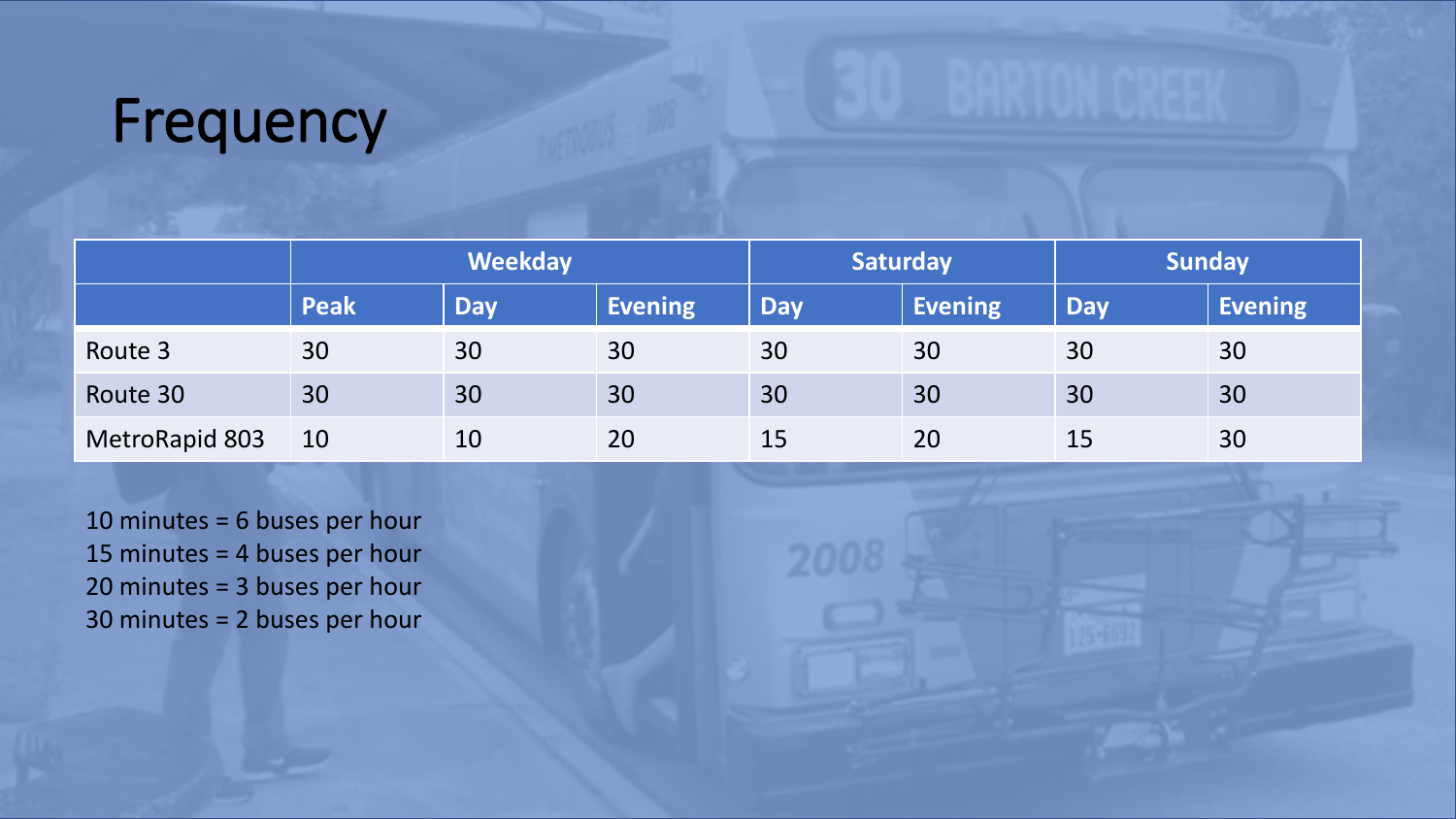# Number of Trips

|                | Mon – Wed | $\mid$ Thurs – Fri | Saturday | <b>Sunday</b> |
|----------------|-----------|--------------------|----------|---------------|
| Route 3        | 74        | 74                 | 70       | 66            |
| Route 30       | 59        | 59                 | 58       | 55            |
| MetroRapid 803 | 186       | 205                | 152      | 135           |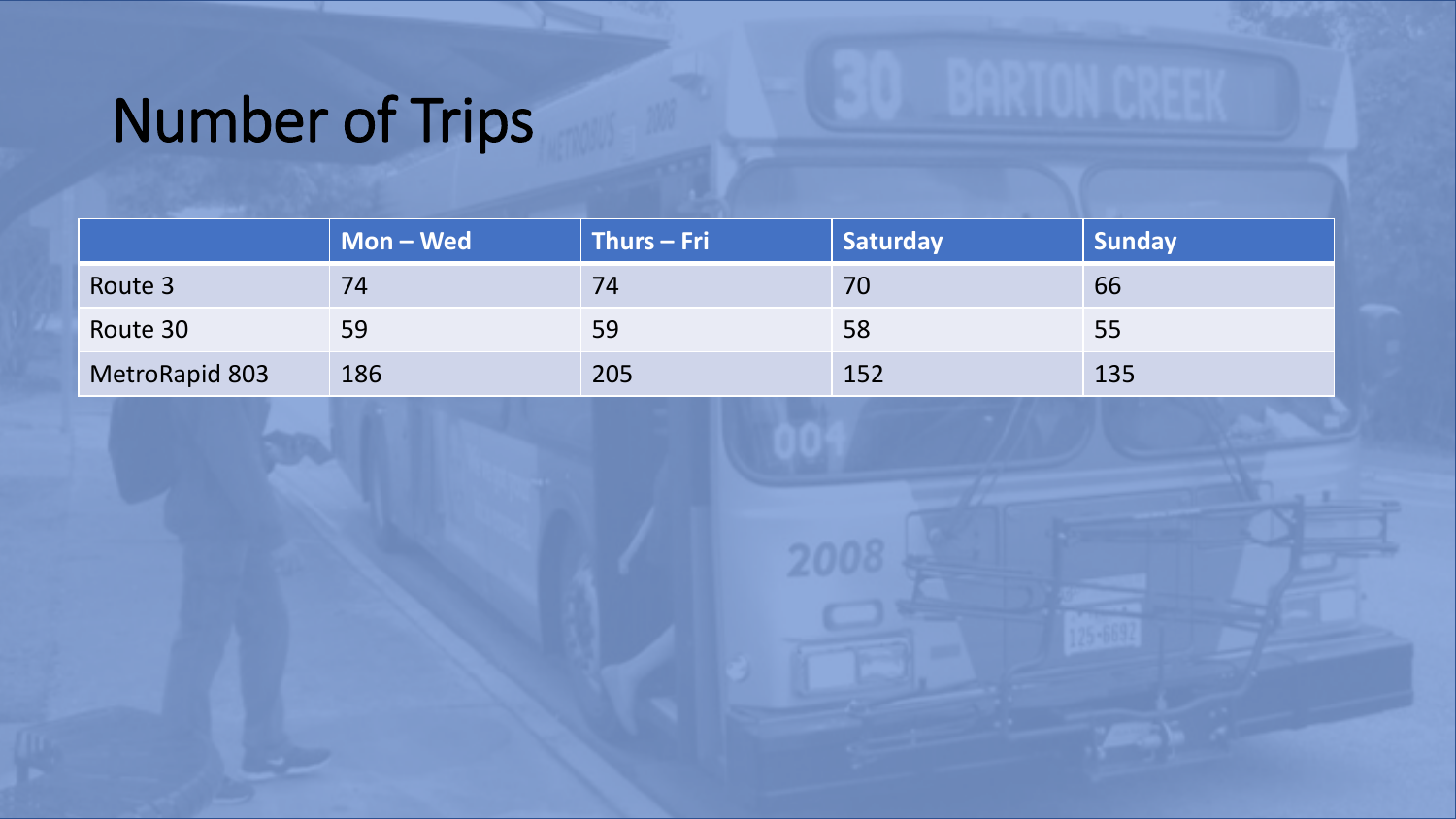## Ridership per Route

|                | <b>Weekday</b> | Saturday | <b>Sunday</b> |
|----------------|----------------|----------|---------------|
| Route 3        | 3,580          | 2,608    | 2,030         |
| Route 30       | 761            | 720      | 630           |
| MetroRapid 803 | 6,008          | 3,968    | 2,957         |